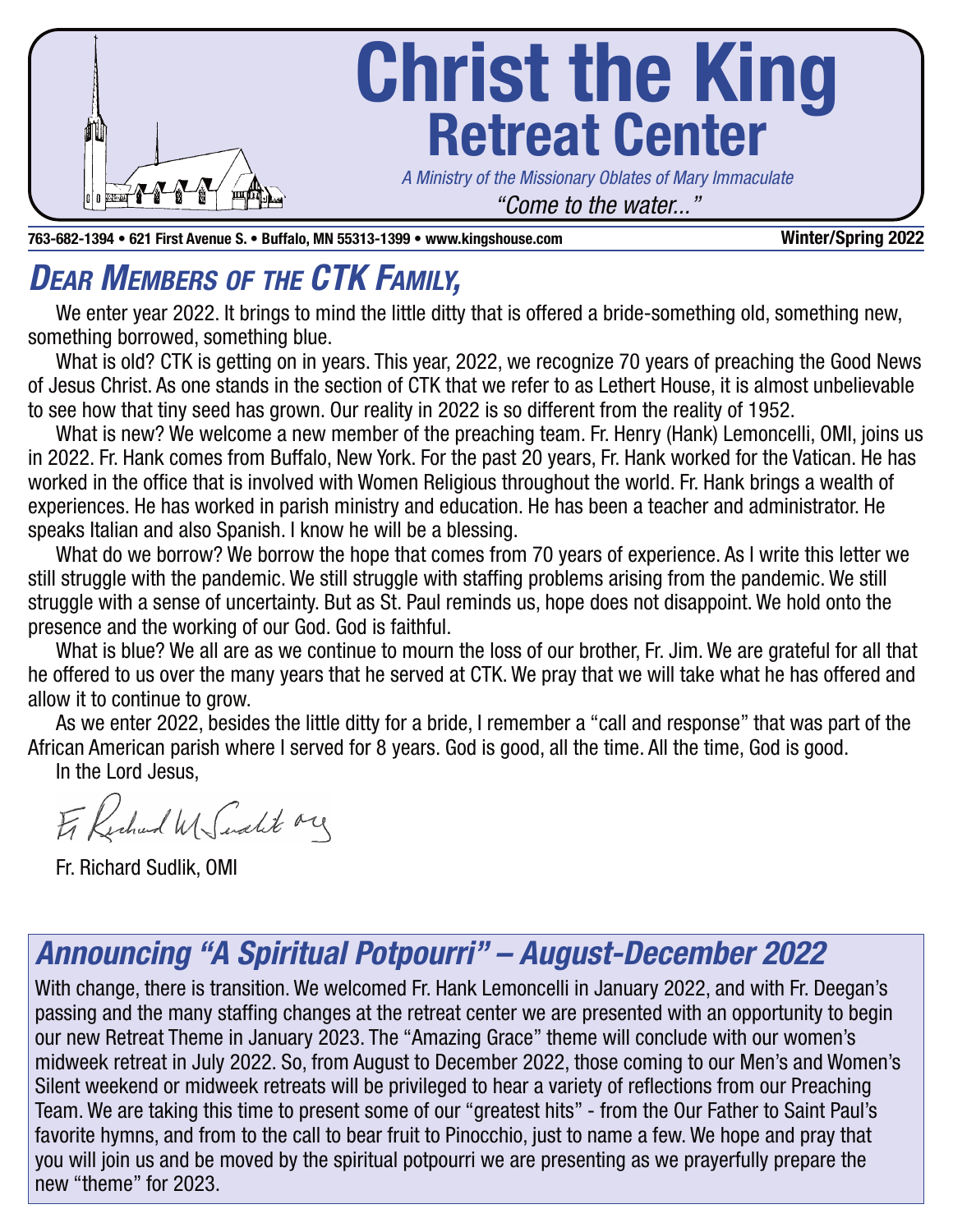## **2022 King's House Retreat Calendar**

#### **JANUARY**

| 14-16 | <b>Men's Silent Weekend</b> |
|-------|-----------------------------|
| 21-23 | <b>Men's Silent Weekend</b> |
| 28-30 | Women's Silent Weekend      |

#### **FEBRUARY**

| 4-հ       | <b>Men's Silent Weekend</b> |  |
|-----------|-----------------------------|--|
| $21 - 25$ | <b>Directed Retreat</b>     |  |
| $25 - 27$ | Women's Silent Weekend      |  |

#### **MARCH**

| $1 - 3$   | <b>Women's Silent Lenten Midweek</b> |
|-----------|--------------------------------------|
| $4 - 6$   | <b>Married Couples</b>               |
| 9         | Lenten Day of Centering Prayer       |
| $11 - 13$ | <b>Men's Silent Weekend</b>          |
| 12        | Day Retreat - Women                  |
| $15 - 17$ | <b>Women's Silent Midweek</b>        |
| $18 - 20$ | <b>Retreat for Men &amp; Women</b>   |
|           | with Fr. Greg Paffel                 |

### **APRIL**

| $1 - 3$   | Women's Silent Weekend         |
|-----------|--------------------------------|
| $5 - 7$   | Men & Women's Silent Midweek   |
| $13 - 16$ | Men & Women's Silent Holy Week |
|           | with Fr. Bob Morin, OMI        |
| 22-24     | Women's Silent Weekend         |

26-27 Parish Staff & Volunteers

### **MAY**

- 19 Hope Day (Dealing with Loss)
- 31-Jun. 3 Women's 4-Day Silent Midweek

### **JUNE**

| 7-14      | Sisters' Intercommunity |
|-----------|-------------------------|
| $16 - 23$ | <b>Directed Retreat</b> |

### **JULY**

| $8 - 10$  | <b>Spanish Retreat</b>          |
|-----------|---------------------------------|
| $12 - 14$ | <b>Women's Silent Midweek</b>   |
| $15 - 17$ | Healing Retreat for Men & Women |
|           | with Fr. Matt Linn              |

### **AUGUST**

| $5 - 7$   | Men & Women's Silent Weekend |  |
|-----------|------------------------------|--|
|           | with Fr. Ron Rolheiser, OMI  |  |
| $19 - 21$ | Men & Women's Silent Weekend |  |
|           | with Fr. Charles Lachowitzer |  |

### **SEPTEMBER**

- 9-11 Women's Silent Weekend
- 16-18 Women's Silent Weekend<br>20-22 Women's Silent Midweek
- 20-22 Women's Silent Midweek<br>23-25 Men's Silent Weekend
- Men's Silent Weekend
- 27-29 Women's Silent Midweek
- 30-Oct. 2 Men & Women Serenity 12-Step

#### **OCTOBER**

- 11-13 Women's Silent Midweek
- 14-16 Married Couples
- 19 Hope Day (Dealing with Loss)
- 24-28 Directed Retreat

#### **NOVEMBER**

- 4-6 Men's Silent Weekend
- 8-10 Women's Silent Midweek
- 11-13 Men & Women's Silent Weekend with Fr. Joe Nassal, CPPS
- 30 Advent Day of Centering Prayer

### **DECEMBER**

- 2-4 Men's Silent Weekend
- 9-11 Men & Women Advent Silent Retreat with Susan Stabile

#### **Men's Silent Weekend, Women's Silent Weekend and Midweek Retreats: Non-refundable deposit of \$50.00; Retreat Fee: \$160.00 per person.**

Includes 2 nights' accommodations and 5 meals.

Scholarships available for those in need; contact the office for an application.

**Retreats from January-July will be "Amazing Grace" and from August-December will be "A Spiritual Potpourri."** 

### **\*Requests for vegetarian or gluten free meals MUST be received two weeks before your retreat.\***

**Weekend Retreats** Check-in from 4 to 8 pm; Retreat begins at 8 pm **Midweek Retreats** Check-in from 1 to 3 pm; Retreat begins at 3 pm, Retreats end at 1 pm on the last day of the retreat

### **About Silent Retreats**

A Silent retreat offers the retreatant time to withdraw from the distractions of everyday routine, and allows one focused time on their relationship with God. The time you are here is YOUR time and you are encouraged you to honor the body and the Spirit. This means that if you are tired, perhaps your body is

telling you that you need rest, and you may need to miss one of the activities on the schedule. Maybe personal prayer is leading you to a deeper point of reflection and you need to see that moment to its completion, spiritual direction is available to assist if needed. Quiet time is built into the schedule of Mass, Reconciliation, conferences, Scriptural Rosary, and Adoration.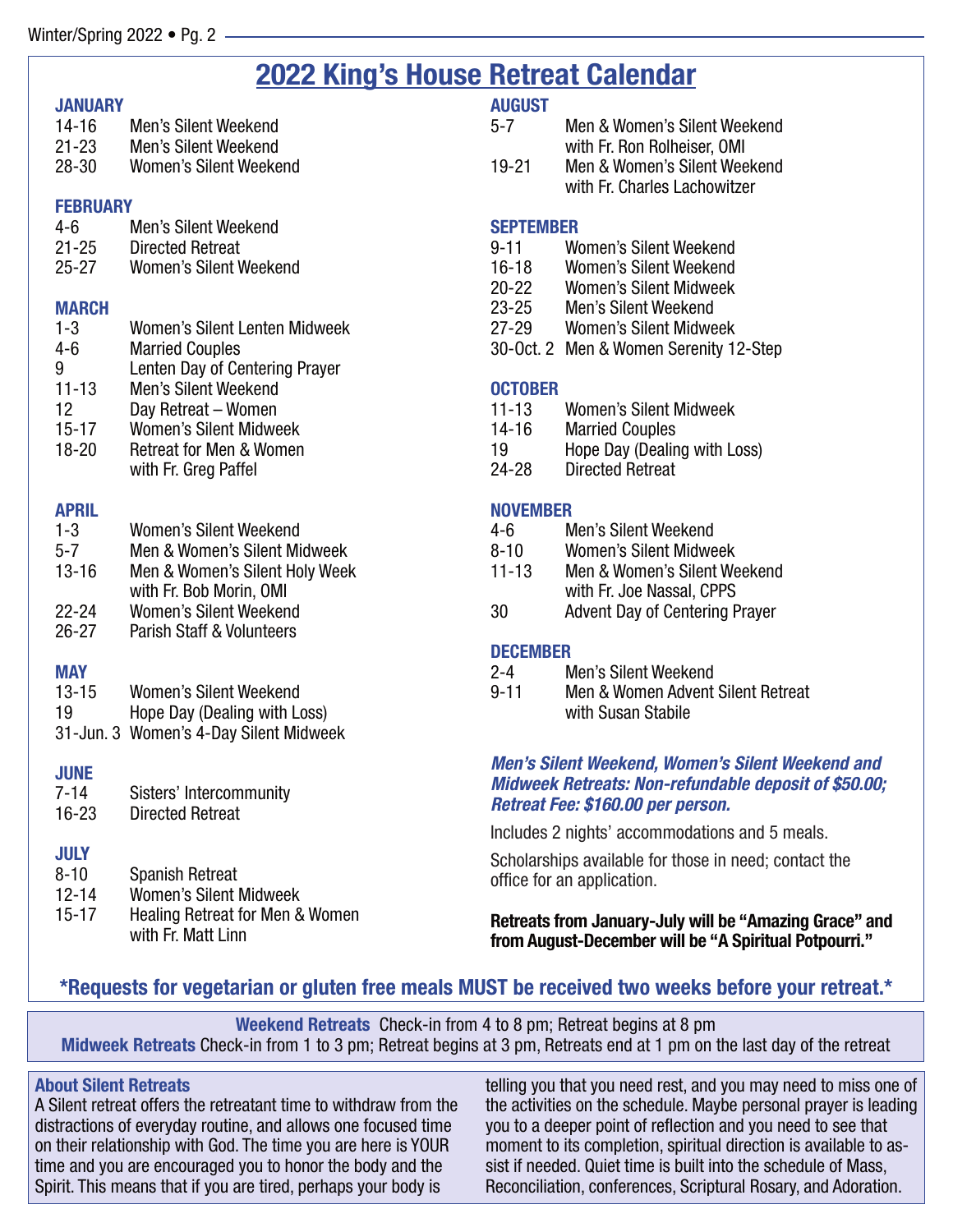## **"AMAZING GRACE" RETREATS**

Our "Amazing Grace" theme will continue from January to July 2022. Keep your eyes on the prize. This is our vocation. Our focus in life must always be on a God who loves us unconditionally. God is gracious. And Jesus is the manifestation of that graciousness. Jesus teaches us that God is not only more demanding than people care to think but also more generous and gracious than people dare to hope.

One of the great frustrations for a person is to seek to gain what is already given. Once we accept that all is grace then our response must be a deep gratitude. We are not thankful for what we earn. We are grateful for what is gift. Amazing Grace how sweet the sound.

## **SPIRITUAL DIRECTION**

"O God, you are my God. It is you I seek." Psalm 63:2 Spiritual direction is a reflective listening that is deeper than words and provides an opportunity to share with another your spiritual journey in a safe atmosphere. The spiritual director assists you in hearing and trusting your inner wisdom (the place where God is with you) and to respond to that presence.

To schedule an appointment, please contact one of our Spiritual Directors:

Fr. Richard Sudlik, OMI: suds@omiusa.org

Fr. Lon Konold, OMI: lkonold@kingshouse.com

Sr. Brenda Rose Szegedy, OSF: brszegedy@kingshouse.com

Fr. Hank Lemoncelli, OMI: hanklomi@kingshouse.com

## **DIRECTED RETREATS 2022** Presented by King's House Preaching Team

The retreatant meets daily with a spiritual director to talk about their personal journey and experience of God. The remaining time is spent in solitude and silence, relaxing, praying, reading and reflecting. In the extended time of prayerful quiet, one often moves into a deeper listening to God and awareness of God's presence and action in life. The experience can clarify your dreams, purify your ambitions, expose your foolishness and refresh your life. It is suggested that you have been on a King's House Silent Retreat or other similar retreat before registering for a directed retreat. Please call with any questions.

**5-day** February 21-25, 2022, and October 24-28, 2022 Retreat Fee: \$300 per person

**8-day** June 16-23, 2022 Retreat Fee: \$500.00 per person

A non-refundable deposit of \$50.00 per person is required for registration.

# **"A SPIRITUAL POTPOURRI" RETREATS**

From August to December 2022, those coming to our Men's and Women's Silent weekend or midweek retreats will be privileged to hear a variety of reflections from our Preaching Team. We are taking this time to present some of our "greatest hits" -

- Fr. Sudlik will present reflections on The Lord's Prayer. Fr. Lon will be reflecting on Pinocchio.
- Fr. Hank will be reflecting on the Pauline Hymns.
- Sr. Brenda Rose will reflect on the call to bear fruit.

We hope and pray that you will join us and be moved by the spiritual potpourri we are presenting as we prayerfully prepare the new "theme" for 2023.

## **DAY RETREATS**

Day retreats begin at 9 am and end at 3 pm, lunch is included; \$50.00 per person. Register online at www.kingshouse.com

### **March 12**  Mothers/Daughters/Sisters/Aunts/Friends "Women Working Together to Heal our World" presented by Susan Stabile

As lay women in the world, however else we define our spirituality, it is an apostolic one - one that invites us to grow in intimacy with God and, out of that relationship, to serve our neighbors in witness to the Gospel and in imitation of Jesus Christ.

This retreat day offers us an opportunity to reflect on what it means for us as women to work - individually and collectively - on behalf of God's plan to heal our world. Our day will include talks by the presenter, periods of individual reflection, and time for sharing.

### **May 19 & October 19**  Hope Days (Dealing with Loss)

How do I hope in the midst of life's changes? What is God asking of me? Change is the essence of life, and we are the students. Loss interrupts the flow of life… the death of a loved one, illness, lifechanging disappointment such as economic change or job loss, rejection by a person or institution that means a great deal to me.

Our Hope Day – 1 day retreat – offers one the opportunity to explore the grief surrounding the losses in one's life and learn tools of healing and peace through scripture and tradition.

### **March 9 & November 30**  Days of Centering Prayer and Lectio Divina

The Seasons of Advent and Lent offers us opportunities to nurture our inner life with God in a deeper way. Centering Prayer is one of the oldest forms of prayer in our Catholic tradition. This simple form of silent prayer invites us to become still before the Indwelling Presence of God in a stance of openness and surrender.

Our practice of Lectio Divina will focus on the Lenten or Advent scripture readings which will help us to enter more deeply into the mysteries of these sacred seasons.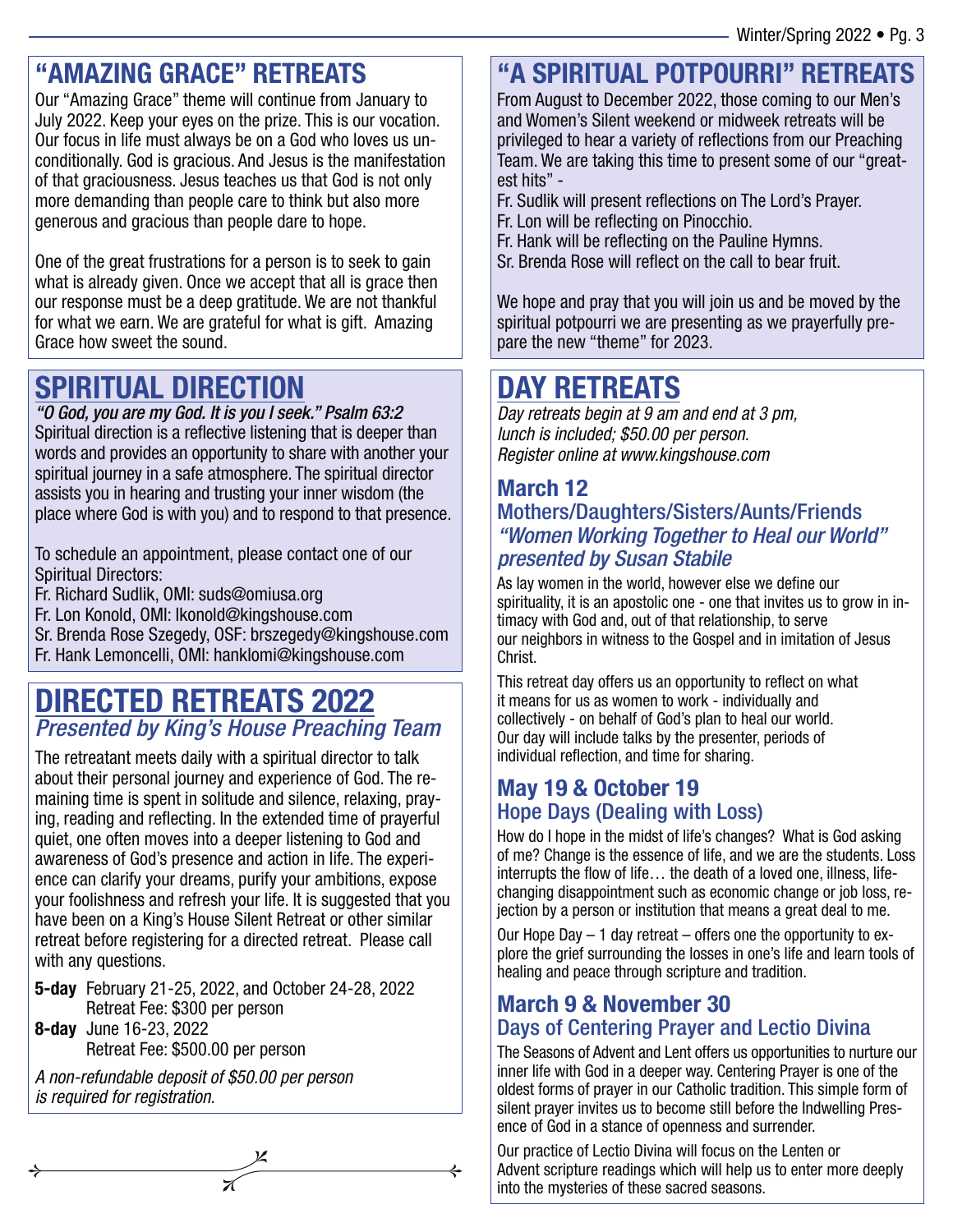### **March 18-20, 2022** Weekend Retreat for Men and Women "Restful Waters" presented by Fr. Greg Paffel

"Beside restful waters he leads me; he refreshes my soul." Psalm 23:2-3

We are invited to renew our faith in God, to find hope in His Word, and to let ourselves be loved by Him. Themed on Jesus as the Good Shepherd, this retreat will lead us to the living waters of the Holy Spirit. Praise & Worship included.

Retreat Fee: \$175.00 per person Actual Cost: \$225.00 per person A non-refundable deposit of \$50.00 is required.

# **April 13-16, 2022**

Holy Week Silent Retreat for Men and Women "Were you there when they crucified my Lord?" presented by Fr. Bob Morin, OMI

This old hymn invites us to enter more deeply into the Holy Week mysteries. Witnesses such as Peter, Mary Magdalene, and Simon of Cyrene can become "entry points" into the great mystery contained in the Passion narratives. In this retreat, we will look at Jesus through the eyes of these various individuals and let them be our guides to a deeper understanding of what we celebrate and are called to become.

Retreat Fee: \$275.00 per person Actual Cost: \$325.00 per person A non-refundable deposit of \$50.00 is required.

## **June 7-14, 2022**

### Sisters' Intercommunity Retreat "Amazing Grace" presented by the King's House Preaching Team

Keep your eyes on the prize. This is our vocation. Our focus in life must always be on a God who loves us unconditionally. God is gracious. And Jesus is the manifestation of that graciousness. Jesus teaches us that God is not only more demanding than people care to think but also more generous and gracious than people dare to hope. One of the great frustrations for a person is to seek to gain what is already given. Once we accept that all is grace then our response must be a deep gratitude. We are not thankful for what we earn. We are grateful for what is gift. Amazing Grace how sweet the sound

Retreat Fee: \$450.00 per person Actual Cost: \$500.00 per person A non-refundable deposit of \$50.00 is required.

ಾಂತ್ರೊಂತ್ ಎಂಬಿ ಸಂತೋಷ್ ಸಂತೋಷ್ ಸಂತೋಷ್ ಸಂತೋಷ್

## **8-10 de julio de 2022 (July 8-10, 2022)**

Retiro de habla hispana (Spanish-speaking Retreat) "Jesús: Maestro, Sanador, Salvador" presentado por Padre Hank Lemoncelli, OMI ("Jesus: Teacher, Healer, Savior" presented by Fr. Hank Lemoncelli, OMI)

Durante sus años de ministerio público, Jesús se mostró como un maestro eficaz, un sanador misericordioso y un Salvador que se abnegó. Nuestros días juntos se concentrarán en las enseñanzas centrales de Jesús, su poder de sanación y su muerte y resurrección salvíficas.

(During his years of Public Ministry, Jesus proved to be an effective teacher, a merciful healer, and a self-sacrificing Savior. Our days together will focus upon Jesus' central teachings, his healing power and his salvific death and resurrection.)

Tarifa de retiro: \$ 175.00 por persona; Se requiere un depósito no reembolsable de \$50.00 (Retreat Fee: \$175.00 per person; A non-refundable deposit of \$50.00 is required.)

## **July 15-17, 2022**

Healing Weekend Retreat for Men and Women "Healing Through the Great Parables of Jesus" presented by Fr. Matt Linn

The great parables of the Sower, the talents, the king, the prodigal son, and the Good Samaritan are like a Rorschach inkblot in which we find whatever is deepest in ourselves and meet the depth of Jesus (there is no deeper portrait of Abba than the parable of the prodigal son). Healing occurs at profound levels as the parables bring together both our unconscious self and the deep healing love of Jesus. Whatever you most need in a retreat, you will automatically project into the parable's story and find the next step toward fullness of life.

```
Retreat Fee: $175.00 per person 
Actual Cost: $225.00 per person 
              A non-refundable deposit of $50.00 is required.
```
### **OUR MISSION STATEMENT:**

Christ the King Retreat center is a ministry of the Missionary Oblates of Mary Immaculate (OMI), grounded in the charism of the order's founder, Saint Eugene de Mazenod. Its mission is to proclaim the Good News of Jesus Christ in an atmosphere of prayer, trusting support, and encouragement so that the Word of God may take root in a person's life.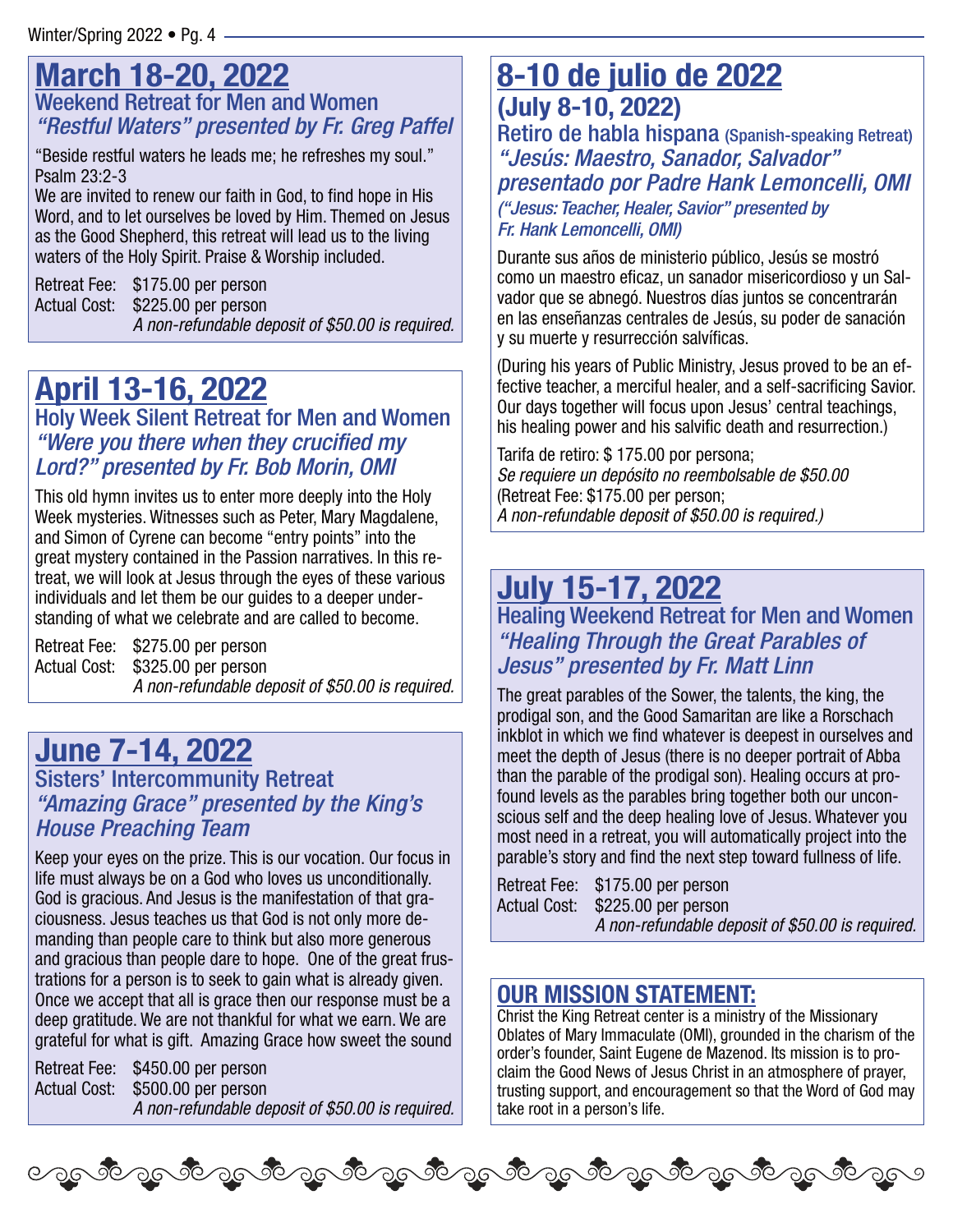### **August 5-7, 2022** Men & Women's Silent Weekend Retreat with Fr. Ron Rolheiser, OMI "The Practice of Sabbath in our Lives - Some Tips for Sanity in an Over-Stimulated Time"

Most of us today live lives that are hurried, pressured, and torn in ways that pull us in many directions, all at the same time. We long for solitude but don't know how to find it. Our lives are filled, but we are mostly unfulfilled. So, we keep doing what we are doing and keep getting the same results tiredness.

Eight centuries ago, Rumi lamented, "I have lived too long where I can be reached!" And he lived before email, cellphones, social media, and Zoom®. Today all of us live where we can be reached - 24/7. Christian spirituality has some lost insights that can help us here, a Spirituality of Sabbath, a spirituality that offers us tips for sanity in an over-stimulated time.

Retreat Fee: \$225.00 per person Actual Cost: \$275.00 per person A non-refundable deposit of \$50.00 is required.

### **August 19-21, 2022** Men & Women's Silent Weekend Retreat "The Fifth Gospel - The Land of Jesus" presented by Fr. Charles Lachowitzer

Whether you have been to the Holy Land and want to reflect more deeply on your experience or have never been to the Holy Land and would love to have a virtual tour, this retreat looks at the geography and the towns during the time of Jesus. For example, for the Blessed Virgin Mary to visit her cousin Elizabeth, it would have been like walking from St. Paul to Mankato. Why did Jesus and his disciples travel through Samaria? Did you know that Jesus would have experienced snow? Called "The Fifth Gospel", the land offers a rich insight into the life and teachings of Jesus. As a retreat, there will be opportunities for Mass, prayer and reflection on those scriptural passages where the scenery is part of the message.

Retreat Fee: \$175.00 per person Actual Cost: \$225.00 per person A non-refundable deposit of \$50.00 is required.

ଋക∕ര

୫୫∞

**MEMBERS OF THE KING'S HOUSE PREACHING TEAM** Fr. Richard Sudlik, OMI - Director Br. Dan Bozek, OMI - Hospitality Fr. Lon Konold, OMI Fr. Hank Lemoncelli, OMI Sr. Brenda Rose Szegedy, OSF

### **September 30-October 2, 2022** Men and Women's Serenity (12-Step) Weekend Retreat with Fr. Salvador Chava, OMI

"Came to Believe" recovery is a journey where we can believe again. Believe in God, ourselves, and others. Recovery helps a person to reflect on their life and past decisions. There is one common core to addiction recovery that everyone needs to reach at some point: the process of finding oneself again. Recovering their self-identity, their place in community, and the place of God in their life is what recovery is all about. Recovery helps a person gain what once was lost. Recovery truly becomes that amazing grace that helps people find themselves again.

Retreat Fee: \$175.00 per person Actual Cost: \$225.00 per person A non-refundable deposit of \$50.00 is required.

## **November 11-13, 2022** Men & Women's Silent Weekend Retreat

"Radical Acceptance: Living with Grateful Hearts" presented by Fr. Joe Nassal, CPPS

To live in right relationship with God and with one another is to live in a spirit of gratitude. When we live from a grateful heart, we are awake to the endless beauty and unlimited possibilities that surround us. There is so much suffering, pain, and loss in our world that sometimes it is difficult to see the beauty. But living with a grateful heart helps us to see the graces and blessings we have received, the love we have shared, and the company we keep.

Retreat Fee: \$175.00 per person Actual Cost: \$225.00 per person A non-refundable deposit of \$50.00 is required.

# **November 18-20, 2022**

Serra International Retreat – For Serra Members only Men & Women's Silent Weekend Retreat

Retreat Fee: \$175.00 per person Actual Cost: \$225.00 per person A non-refundable deposit of \$50.00 is required.

# **December 9-11, 2022**

Advent Silent Retreat for Men and Women "The Advent Journey" presented by Susan Stabile

| Retreat Fee: \$175.00 per person                 |
|--------------------------------------------------|
| Actual Cost: \$225.00 per person                 |
| A non-refundable deposit of \$50.00 is required. |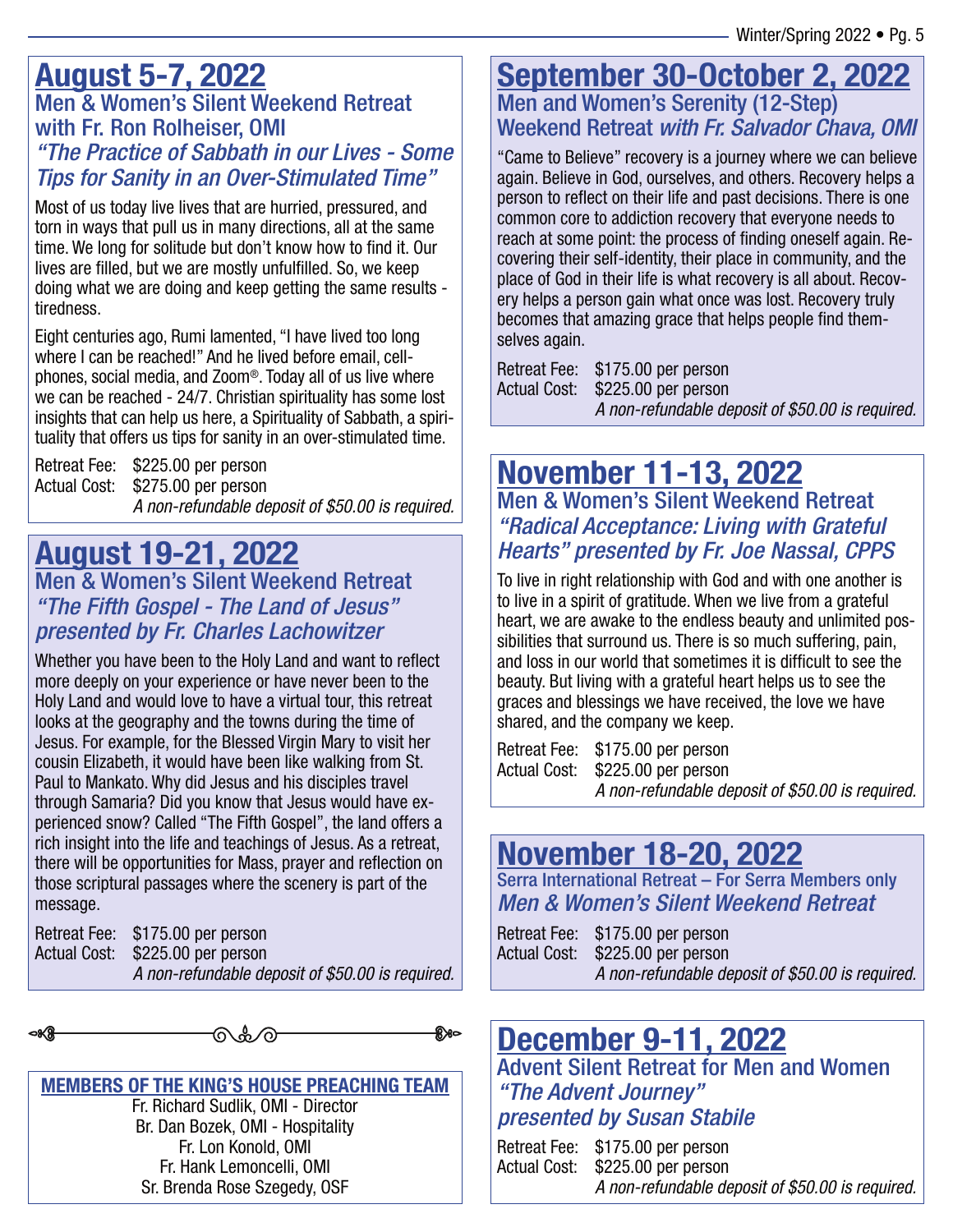

### **WE REMEMBER IN PRAYER:**

Eternal rest grant unto them O Lord.

Fr. Jim Deegan, OMI Paul Piazza, Sr. Kathy Peterson LaVergne Raskob Sr. Susan Streff Nicholas Hennessy Edna Knoblach Deacon Dominic Ehrmantraut Jacob Frischmon Jeff Anderson, husband of employee Nancy

Ron Pyka Joe Zahler Sharon Berning Darlene Snyder Richard Besch Dave Wynveen Phyllis Heffernan Deacon Adrian Boisclair Harry Welter John Szklarski

### **Lord, we are blessed and grateful for the generosity of:**

John P & Susan R Ryan Dolores Portz James Ramsey Frank Kocon Phyllis Laing Our Lady of the Lake Catholic Church CCW Barbara Kass, Kass Family Trust Carmelina Wheeler Daniel McDonnell Franciscan Sisters of Perpetual Adoration Fred Imdieke Fred Kueppers Gail Schneider Gary & Peg Janisch Geraldine Heilman Ida Scherr

Jeff & Nancy Twidwell Jerome Ward Jerry & Sharon Kelly Joe & Pam Smoley John Walter Joyce Smieja Kathleen Mueller Laurence & Naomi Crepeau Leo Burke Margaret McDonald Mary Dischinger Michael Miller Sisters of St. Casimir Sisters of St.Joseph St. Paul Province Tim & Ruth Borell Patricia Schreier Robert & Colette Warner Marilyn Piazza

### **Ensure the Future…**

Please remember Christ the King Retreat Center in your will, bequests and gifts. Occasionally someone remembers us in their will. These gifts are added to our long-term fund that is invested through our religious order, the Missionary Oblates of Mary Immaculate. This fund helps ensure that our retreat ministry will be here for years to come. Thank you for your generosity.

### **Upcoming Hosted Group Retreats at Christ the King Retreat Center**

#### **EMOTIONS ANONYMOUS**

February 18-20, 2022 / July 16-17, 2022 Contact: Deana G., 763-755-9317, email: dlsguenth@gmail.com

### **CCW - NW DEANERY DAYS OF PRAYER**

March 10, 2022 (Lenten) / December 8, 2022 (Advent) Register through your Deanery

#### **OVEREATER'S ANONYMOUS**

April 8-10, 2022 Contact: www.overeaters.org, 612-377-1600

#### **NEW ULM CLERGY**

April 24-28, 2022 Contact the Diocese of New Ulm

#### **JESUIT WOMEN IGNATIAN RETREAT**

April 28-May 1, 2022 / May 10-12, 2022 / October 20-23, 2022 Contact via email: carend@morecommunity.org

#### **MARRIAGE ENCOUNTER**

February 13-15, 2022 / May 6-8, 2022 / October 7-9, 2022 Register at www.wwme.org

#### **ENGAGED ENCOUNTER**

February 12-13, 2022 / May 7-8, 2022 June 18-19, 2022 / October 8-9, 2022 Register at https://stpaulminneapolis.engagedencounter.com

### **ABOUT CHRIST THE KING RETREAT CENTER**

All who seek God and wish to grow in their spiritual life are invited to come experience the tree-covered grounds and beautiful bluff walks of King's House. This area provides an atmosphere of peace and solitude, and a sacred place for meditation, reflection and quiet time. Legend has it that the area was occupied by Native Americans who called the place "Dabinawa", meaning a sheltered, quiet place. Take time for yourself; Take time to be in the presence of God. Renew and strengthen your relationship with God. Experience Dabinawa.

Oblate Shrines and Renewal Centers dba Christ the King Retreat Center is a 501(c) charitable organization. Donations made to Christ the King are tax deductible.

### **SAVE THE DATE! REMEMBERING 50 AND 70**

On August 21, 2022, Fr. Dick Sudlik will celebrate his 50th anniversary of ordination and his ministry with the Missionary Oblates of Mary Immaculate. This will also be a time to remember and celebrate the 70th anniversary of the founding of Christ the King Retreat Center. There will be a Mass at 2:00 with a light reception following. We hope that many of the CTK family will be able to join us.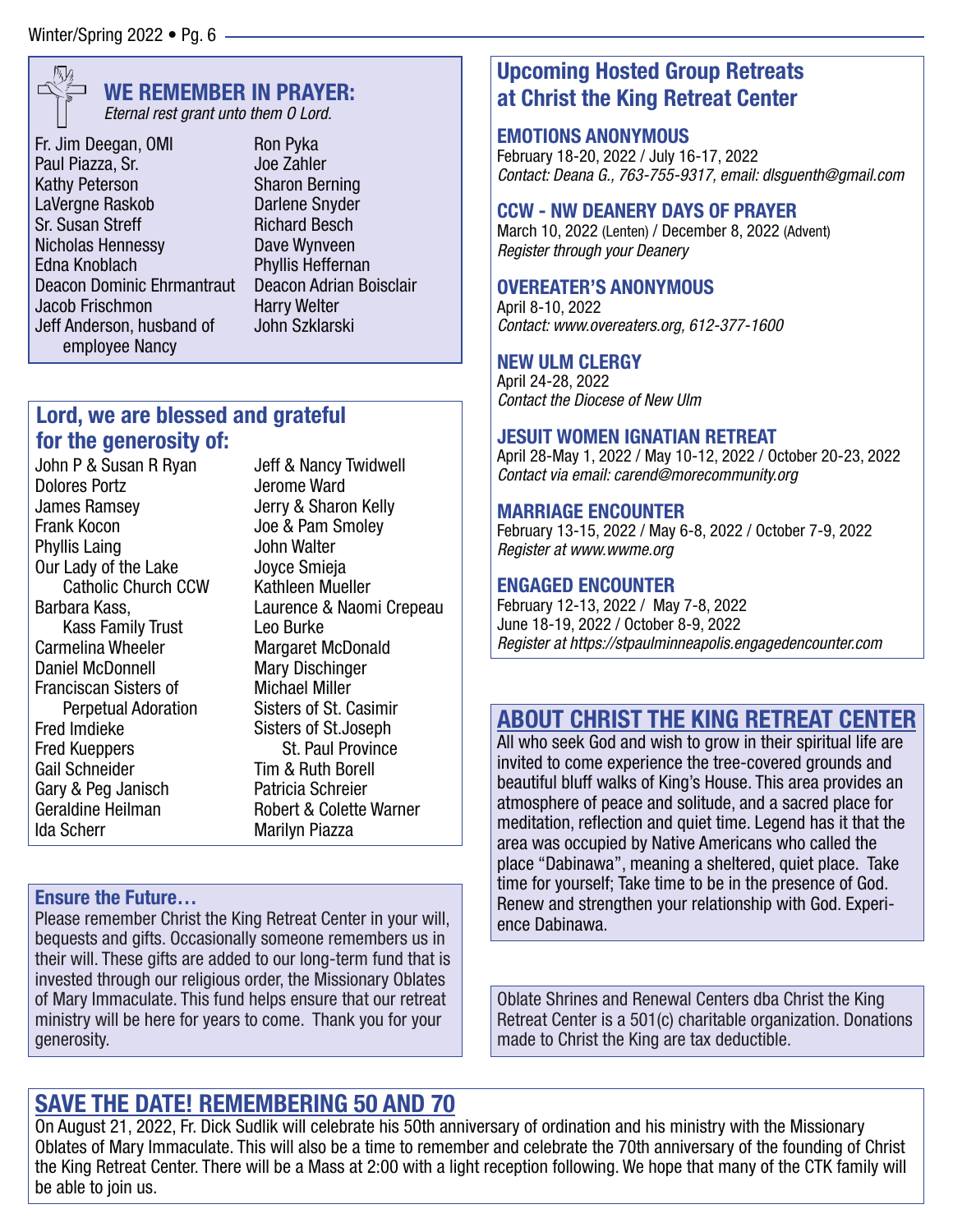### **FR. SUDLIK'S FAVORITE RECIPE** Eggplant Parmesan

### Preheat oven to 350° F.

Peel eggplant and cut into 1/2-inch slices.

- 3 eggs, beaten, in a separate shallow dish
- Mix bread crumbs and grated parmesan cheese in another shallow dish
- Dip slices in eggs and then bread crumb mixture and fry in oil until tender.
- Layer slices in a baking dish with spaghetti sauce and mozzarella cheese. (Be generous with the cheese).

### **PRAYER TO THE HOLY SPIRIT** St. Augustine of Hippo

Breathe in me O Holy Spirit, that my thoughts may all be holy. Act in me O Holy Spirit, that my work, too, may be holy. Draw my heart O Holy Spirit, that I love but what is holy. Strengthen me O Holy Spirit, to defend all that is holy. Guard me, then, O Holy Spirit, that I always may be holy. Amen.

ଋೊ∕

Bake for an hour.

There are many paintings and works of art here at the Retreat Center. There is a statue of Mary and the Christ Child in the small Oblate Chapel. Here is a brief history of this Mary and the Christ Child Statue.

This statue was brought to the United States by Mrs. Caecelia Hillebrand after a visit to her native Germany in the summer of 1949. The statue was carved by her nephew (name unknown) who was a prisoner of the Dachau Nazi concentration camp during WWII.

While in prison Caecelia's nephew came in contact with a priest, also a prisoner, who encouraged him and other young prisoners to become engaged in some activity or hobby that may take their mind off their sufferings. The priest promised to try to get materials to the prisoners so that they might engage in some activity to help them keep sane and healthy.

Through secret assistance, the priest was able to obtain some wood and a small chisel or knife, with which Caecelia's nephew, without any former experience in sculpturing, carved this beautiful statue of Mary and the Christ Child.

Upon release after the war, the young man gave this statue to his mother, who later presented it to her sister, Mrs. Hillebrand when she visited her German relatives in 1949. After having had the statue for several years, Caecelia Hillebrand gave it as a gift to her local pastor, Fr. Russell Tremblay, OMI.

Later Fr. Tremblay gave this statue as a gift to his fellow Oblate, Fr. Maynard Kegler, OMI. When Fr. Kegler became Director of King's House in 1969, he brought this statue with him, where it continues to reside in the Oblate Chapel.

Please remember in your prayers all who have suffered the violence of wars… especially the children.





## **Christ The King Retreat Center**

621 First Ave S; Buffalo, MN 55313 Phone: 763-682-1394 Email: christtheking@kingshouse.com **Register online at www.kingshouse.com**